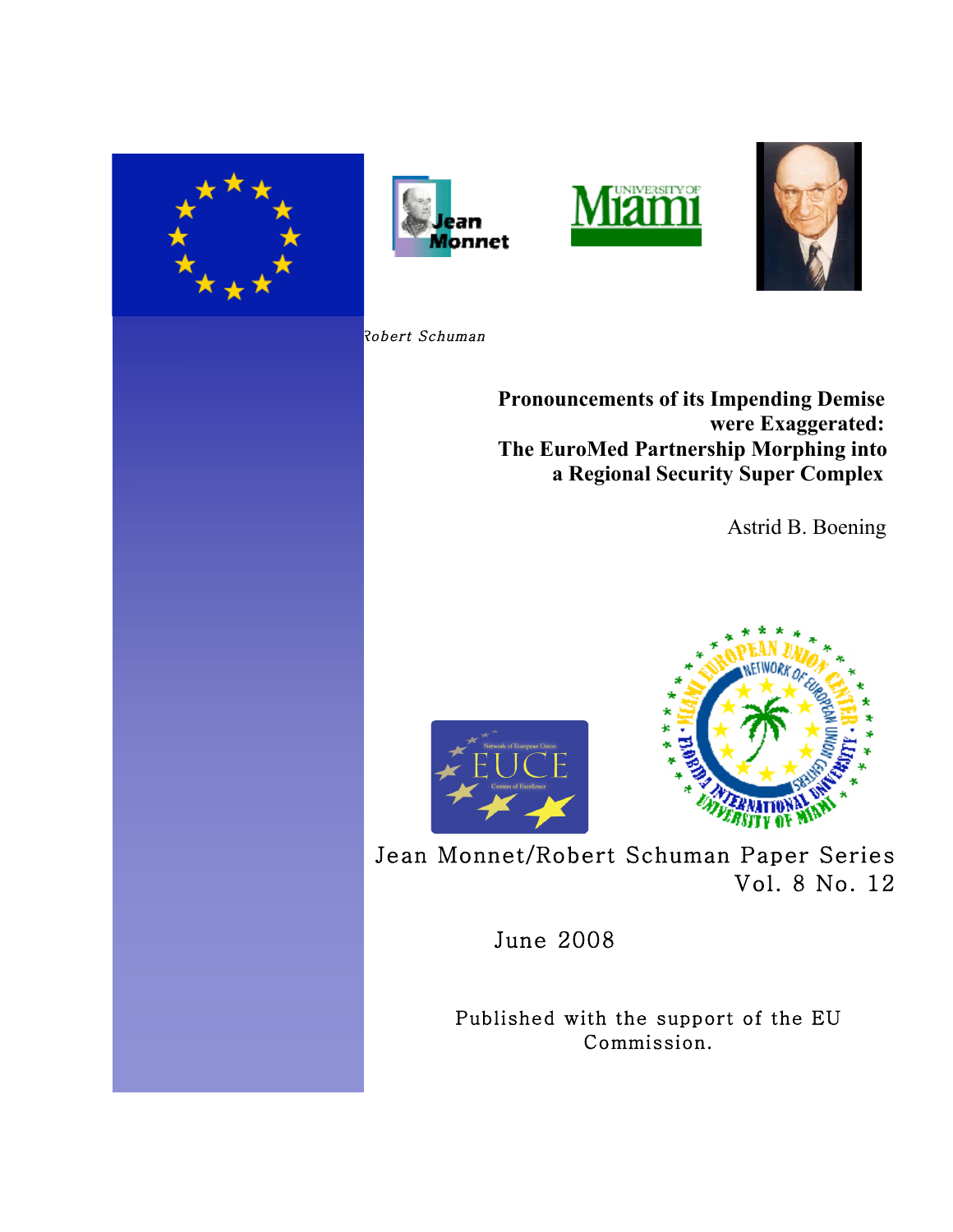## **The Jean Monnet/Robert Schuman Paper Series**

The Jean Monnet/Robert Schuman Paper Series is produced by the Jean Monnet Chair of the University of Miami, in cooperation with the Miami-Florida European Union Center of Excellence, a partnership with Florida International University (FIU).

These monographic papers analyze ongoing developments within the European Union as well as recent trends which influence the EU's relationship with the rest of the world. Broad themes include, but are not limited to:

- ♦ EU Enlargement
- ♦ The Evolution of the Constitutional Process
- ♦ The EU as a Global Player
- ♦ Comparative Regionalisms
- ♦ The Trans-Atlantic Agenda
- ♦ EU-Latin American Relations
- $\triangle$  Economic issues
- ◆ Governance
- ♦ The EU and its Citizens
- ♦ EU Law

As the process of European integration evolves further, the Jean Monnet/Robert Schuman Papers is intended to provide current analyses on a wide range of issues relevant to the EU. The overall purpose of the monographic papers is to contribute to a better understanding of the unique nature of the EU and the significance of its role in the world.

#### *Miami - Florida European Union Center Jean Monnet Chair Staff*

University of Miami **Joaquín Roy** (Director) 1000 Memorial Drive **Astrid Boening** (Associate Director) 101 Ferré Building **María Lorca** (Associate Editor) Coral Gables, FL 33124-2231 Phone: 305-284-3266 Fax: (305) 284 4406 Web: www.miami.edu/eucenter **Florida International University**

 **Elisabeth Prugl (FIU, Co-Director)**

#### *Inter-American Jean Monnet Editorial Board*

**Carlos Hakansson,** Universidad de Piura, Perú **Finn Laursen,** Dalhousie University, Halifax, Canada **Michel Levi-Coral,** Universidad Andina Simón Bolívar, Quito, Ecuador **José Luis Martínez-Estay¸** Universidad de los Andes, Santiago de Chile, Chile **Félix Peña,** Universidad Nacional de Tres de Febrero, Buenos Aires, Argentina **Stephan Sberro**, Instituto Tecnológico Autónomo de México **Eric Tremolada**, Universidad del Externado de Colombia, Bogotá, Colombia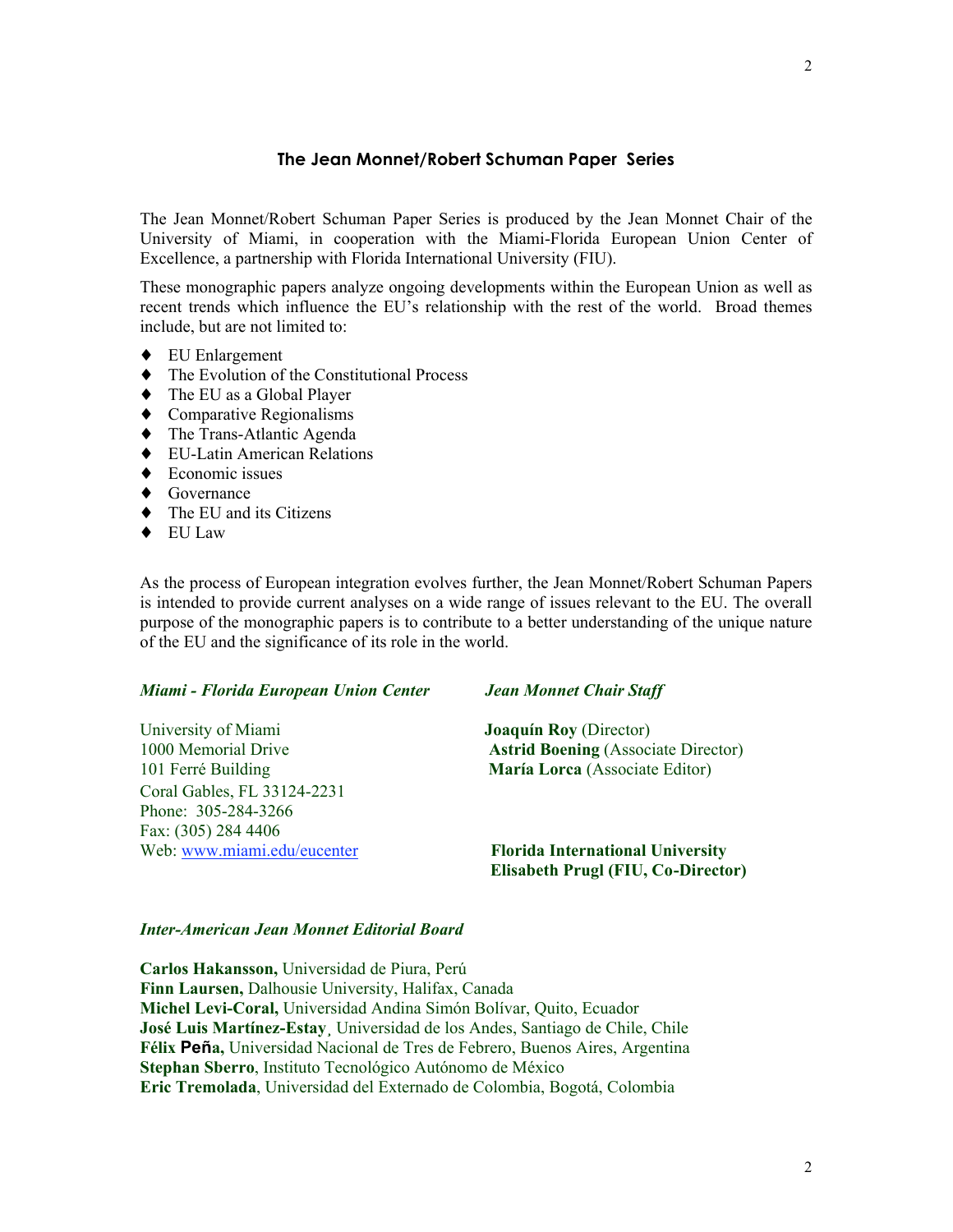# **Pronouncements of its Impending Demise were Exaggerated: The EuroMed Partnership Morphing into a Regional Security Super Complex**♦

# **Astrid B. Boening**♣

#### **Introduction**

 $\overline{a}$ 

The security issues facing the countries bordering the Mediterranean today are addressed bilaterally (especially pertaining to those countries bordering the Mediterranean on both shores), inter-regionally (e.g. between the Euro-Mediterranean region and the Black Sea region), multilaterally (e.g. NATO's Mediterranean Dialogue), and also, as I am proposing here: (super-) regionally in terms of a Euro-Mediterranean Regional Security Complex – and, extrapolated, a transatlantic Euro-Mediterranean Regional Security Super Complex (EMRSSC), utilizing Buzan and Waever's (2003) terminology. One might view this apparent alignment in terms of Henry Kissinger's (2008) observations:

 No previous generation has had to deal with different revolutions occurring simultaneously in separate parts of the world[:] … (a) the transformation of the traditional state system of Europe; (b) the radical Islamist challenge to historic notions of sovereignty; and (c) the drift of the center of gravity of international affairs from the Atlantic to the Pacific and Indian Oceans.

Objectives: De-securitizing a regional security complex?!

Ulla Holm (2004, 1) viewed the dialectic faced by the European Union (EU) in the Mediterranean in terms of the tension in the conceptualization of the Mediterranean as a cultural cradle of great civilizations versus as a conflict laden zone. This is interlinked with the discourses of the EU as an exporter of democracy through a model to copy (rather than as empire-builder) through respect for cultural diversity and Arab sovereignty while exporting political shared European values. Spencer (2001, 18) notes that the development of relations of trust has as the end goal of security "the absence of war": we need to distance ourselves from the colonial victim-victimizer mindset but emancipate ourselves, regardless of which role some may have had a hundred years ago. In

♦ Paper presented at the Fourth Trans-Atlantic Dialogue Conference at Bocconi University, Milan/Italy on June 12- 14, 2008.

♣ **Astrid B. Boening,** PhD candidate/University of Miami, Coral Gables/FL. She has studied international economics and marketing at the Rome campus of Georgetown University, Latin American economics and marketing in Costa Rica, Chile and Brazil through George Washington University as well as at the United Nations in New York. She was recently chosen as the junior researcher to represent the U.S. Atlantic Council at the Palermo Atlantic Forum on the Mediterranean in Palermo/Sicily. Her PhD dissertation focuses on the security implications of the EuroMed Partnership/Union for the Mediterranean.

Astrid Boening has worked extensively on all continents for several MNC's in the telecommunications, air transport and finance fields, and is currently Associate Director of the University of Miami European Union Center.

She frequently presents her work internationally, and has published numerous articles on multilateralism and security in the Mediterranean, as well as in Icfai's Professional Reference Book: "Managing a Multicultural World: Policy and Practice" (Book title is subject to change after the final review). Expected Date Of Publication: May 2008; and in Joaquín Roy and Roberto Domínguez (eds.), *The European Union, fifty years after the Treaty of Rome (March 25, 1957): The EU model in the Americas, Asia and Africa.* Miami: European Union Center/Jean Monnet Chair, 2008, p. 101-110.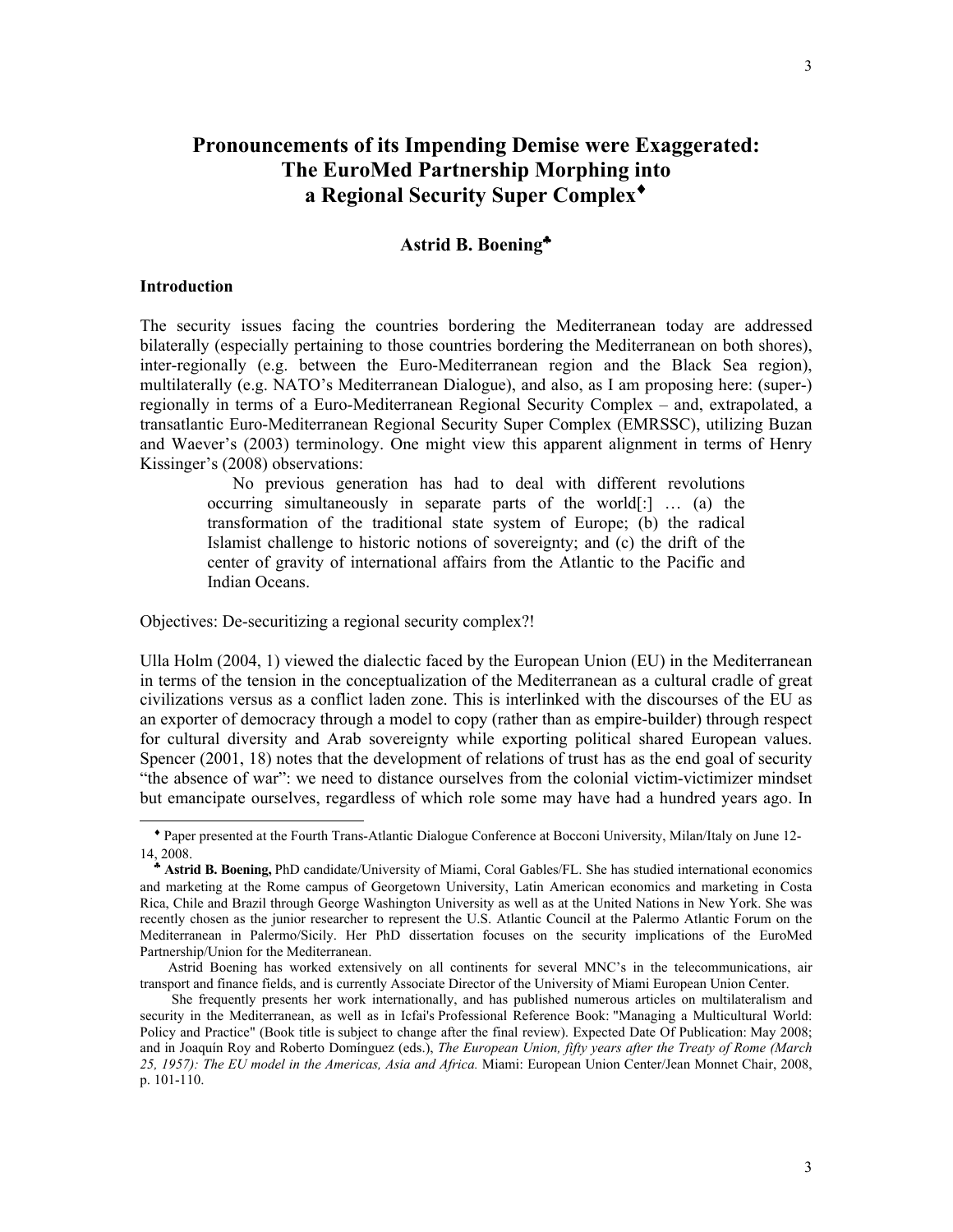this context, the route proposed by Amartya Sen (1999) in promoting development as a significant route to freedom is relevant. This freedom from war, want etc. does not occur in isolation by one country at the expense of another. Peace-building in the early years of the EuroMed Partnership's (EMP) existence can be characterized as an "automatic result of Euro-Med economic cooperation, rather than as a comprehensive early warning/conflict prevention concept or policy" (Aliboni, Guazzone, and Pioppi 2001, introduction), although a start has been made by studies and resultant models by the Italian foreign ministry as well as by EuroMeSCo<sup>1</sup> or Cidob in particular in developing a broader concept for peacebuilding in the Euro-Mediterranean region.

 While there have been a number of political cooperation initiatives involving this region, the latest being French president Sarkozy's proposal of a "Mediterranean Union", in this paper I start with an analysis of some the security-related dynamics within the framework of the EMP (Thornhill  $2007a$  and  $2007b$ <sup>2</sup>, often referred to as the Barcelona Process. Studying the Mediterranean as a geo-political region, Pace (2003, 161) states that "the study of regions must in some way include the study of meaning and identity". Other authors, such as Shamsaddin Megalommatis (2007) are of the opinion that, pertaining to the Arabic and Islamic neighbors of the EU, only Turkey and Iran matter at all. To re-think the Mediterranean region in a relational, political context, Pace (Ibid.) suggests focusing on agency and structure in the analysis of the "processual" aspects of region making.

#### Regional Integration

 $\overline{a}$ 

Intellectually, any regional integration is to be welcomed, such as e.g. the Arab League to counter Arab division (Chourou 2001, 68) on the Southern Mediterranean. However, I would guard against the founding of infinite organizations as their own process which will substitute action with only more talk. The EMP has the potential to be expanded *greatly,* especially under its new framework as the Union for the Mediterranean (UMed), within the concept of "security as indivisible" (Deutsch). Path-dependency in the EMP with respect to accelerating integration is in relation to those socio-historical developments which favor its evolution, such as globalization pressures, international regimes and global governance.

 Hence the EMP and its future potential, like the EU, can be analyzed i.a. according to a variety of integration theories, depending on the question asked about it. While both the EMP and the EU continue to evolve, at this point *intra*-regional economic, political and social integration in Middle East and North Africa (MENA) is weak (e.g. Schumacher 2004, 92). While north-south *inter*-regional integration between MENA and the EU is being nourished, inter-regional integration between MENA and regions to the east and west is also weak, but significant in light of the tectonic shifts some writers attribute to the current developments in Iran as well as in Iraq (e.g. Schumacher 2004, 95), as well as the unique dynamics of Jihadist terrorism<sup>3</sup> alluded to by Henry Kissinger.

 This paper focuses on the Euro-Mediterranean region and the role of the European Union (EU) and its southern Mediterranean neighbors in "constructing" this space, and hereby giving it meaning, as well as potentially leading to a reciprocal "re-construction" of their self-identity (compare e.g. Wendt 1999) in the context of a regional security complex (Buzan and Waever

<sup>&</sup>lt;sup>1</sup> EuroMeSCo as a network of independent institutes from the thirty-seven member countries of the EMP,

functioning "both as an official confidence-building measure within the EMP and as a source of analytical expertise in the policy and security fields with which it is concerned (EuroMeSCo website).

<sup>2</sup> Since the newly agreed upon "Union for the Mediterranean" will not be inaugurated until July 2008, its modifications to the EMP will be addressed in this paper, but its dynamics are speculative for now.

<sup>&</sup>lt;sup>3</sup> as it rejects "national sovereignty based on secular state models" (Kissinger 2008, 1) as it is based on religion, not states, and does not recognize the legitimacy of the international system nor the internal structure of existing states (Ibid., 2)..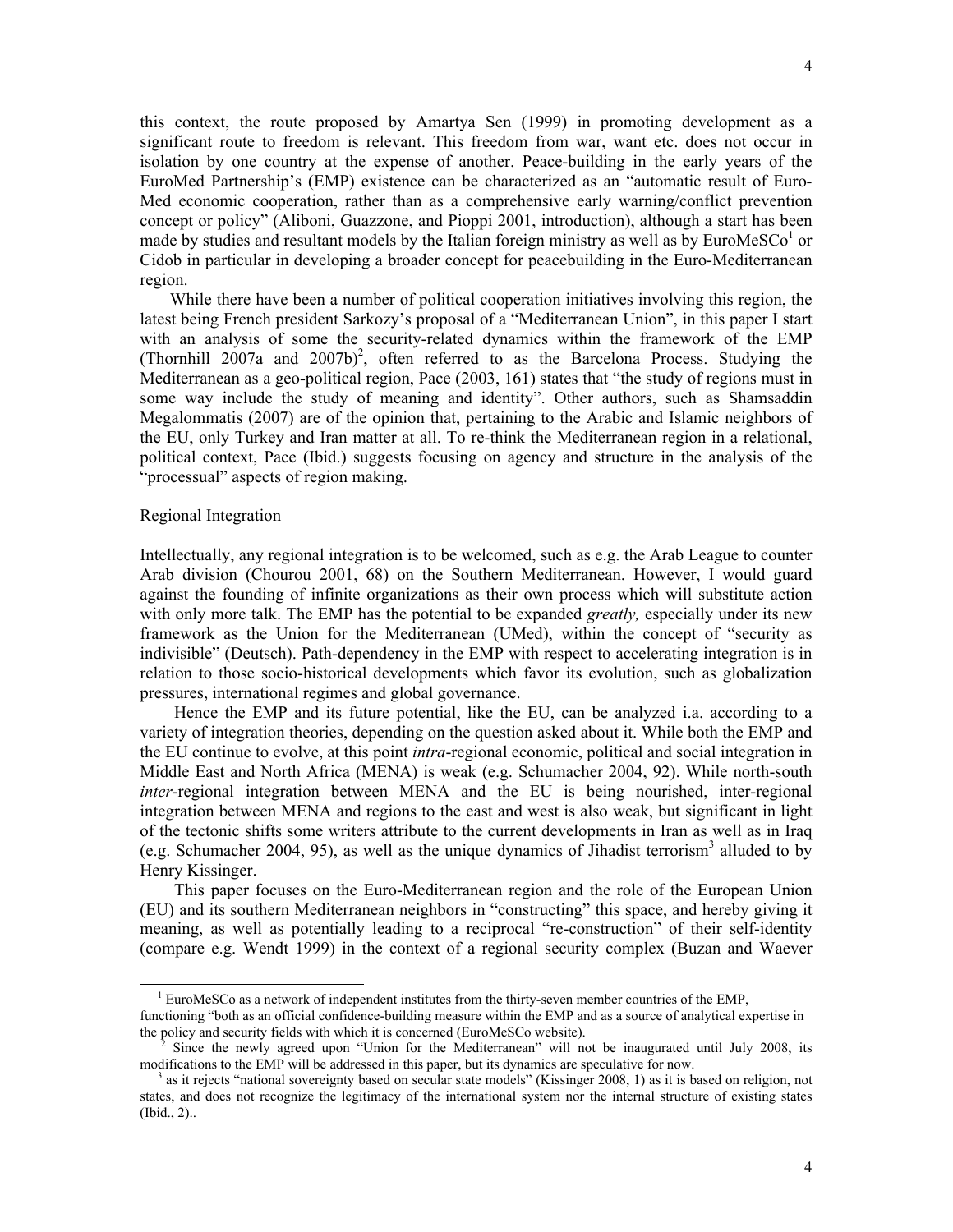1998 and 2003). This analysis gained renewed prominence following the emergence of the European Security and Defence Policy (ESDP) of 1999 and "the need to examine the security and defence dimension of the Euro-Mediterranean partnership" (Heisbourg 2001, 5).

#### **The EuroMed Partnership and some Security Implications**

Spencer (2001, 14), among other authors, also recognizes geographical proximity as contributing to a "blurring of purely internal and external security agendas, particularly in an area of key concern to the EU, namely the very human issue of migration in all its dimensions". This necessitates i.a. addressing the economic insufficiencies of the "sending" states which lead to emigration out of this despair (i.e. mostly from northern Africa to the southern EU), and cooperating in the repatriation of these EU-immigrants. Of course, some authors (such as Chourou 2001, 58) doubt that "security ought to be on the Euro-Mediterranean agenda at all" unless there are very long-term considerations, and that "participation must be open to all countries that have clear stakes in the issues to be discussed even if such countries are not Mediterranean in strict geographical terms" (Chourou 2001, 59/60).

 In a world which is in greater political and socio-economic transformation than ever before, I propose an adjustment to the Regional Security Complex Theory delineated by Buzan and Waever (2003) with respect to the Middle East Regional Security Complex in favor of a *Euro-Mediterranean Regional Security Comple*x (EMRSC) to more accurately represent the complex socio-economic and political inter-linkages and dynamics in fact observed. While this proposal requires a lengthy discussion of the complex issues and supporting data involved in this theoretical construct of an EMRSC, space limitations permit only a brief overview over a small sample of its issues and their dynamics, in addition to brief references to other authors' observations, which would also point towards my hypothesis.

 This paper draws on the sectors and levels proposed by Buzan, Waever and de Wilde (1998) in their new framework for security analysis. Beyond the military sector it would also include e.g. environmental, terrorist threats (as transnational, mostly non-state actor, and often civil law enforcement threats), as well as energy, food and water, drug and arms trafficking, economic/financial, and individual (e.g. human trafficking) security "sectors". The "*levels*" pertaining to a theoretical EMRSC are i.a. the sub/intra-regional (e.g. from some viewpoints the Israeli-Palestinian conflict), the inter-regional (e.g. the Euro-Mediterranean region and the Black Sea region), the bilateral level (e.g. France and Morocco), the international (i.e. the foreign relations between the states within and outside the regions in question), and, lastly, as Van Langenhove (2008) proposed, a neo-Westphalian level. This last level is from a viewpoint of global governance where the world of states gradually becomes "a world of states *and* of regions" (Van Langenhove 2008a, 115) (italics mine). This concept of neo-Westphalian "Second Generation Regionalism" (Van Langenhove 2008b) identified integration in non-economic matters such as justice, security, culture (Ibid.).

 There are a multitude of considerations for Europe's engagement in MENA. The EMP constitutes the EU's main multilateral foreign policy instrument in the Middle East and North Africa<sup>4</sup>. Additionally, Euro-Mediterranean security in many forms of course has been front page news in this region especially since World War II at least, only to catapult to a higher priority for a number of reasons. Beyond the security implications of the *economic* disparities within MENA and between it and the EU, indirect issues arise through *societal* security, e.g. when thousands of mostly economic refugees leave North Africa annually on a dangerous Mediterranean crossing to EU territory, such as the Canary Islands, Gibraltar or Italy. While this journey results in numerous

 $\overline{a}$ 

<sup>&</sup>lt;sup>4</sup> Although the relations between the EU and individual MENA countries are predominantly based on bilateral agreements ("action plans") today. Additionally, although the EU's Common Foreign and Security Policy is presented externally as unified, EU member countries, especially those on the EU's southern shore, continue to maintain privileged bilateral diplomatic and economic relationships with some MENA countries.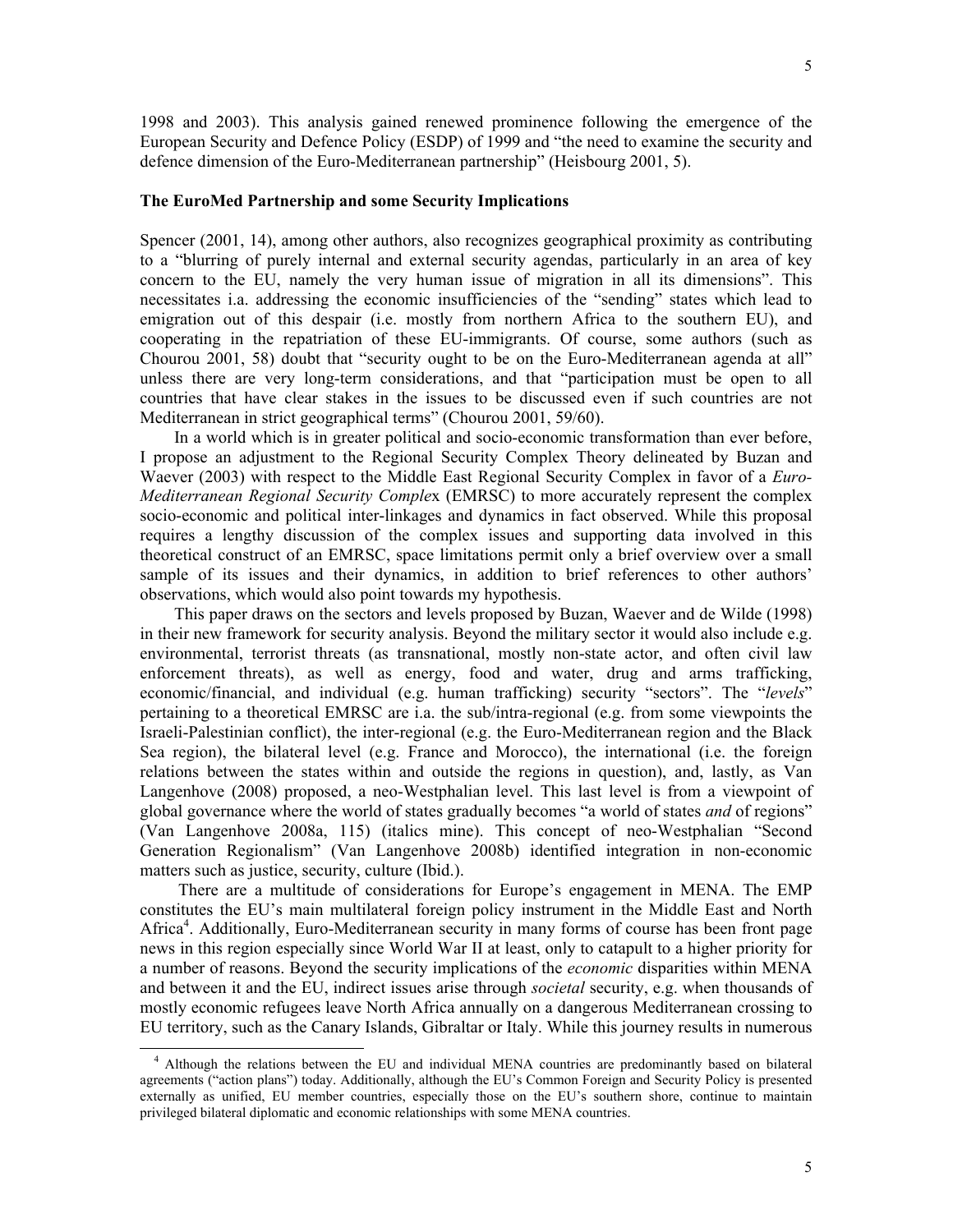fatalities among the refugees due to the treacherous transportation devices used, the arrival of the refugees in the EU represents a problem in terms of illegal and undocumented immigration at a time of increased border security world wide. It also forces the EU to undertake expensive repatriation to the sometimes uncooperative countries of origin. An indirect consequence of unequal economic development is also its linkage to *political* unrest which in turns becomes fertile ground for terrorism in MENA and which has been spreading progressively to "the West", including Europe. Zinn (2006) argues that war is not a successful approach to defeat terrorism by religious extremists, which continues to spread within and around MENA because it fails to address the causes of terrorism, be they insufficient civil society (e.g. local police enforcement, or inadequate social services to address the needs of the disadvantaged).

 The traditional weak link in Western economic security is energy. The most recent challenge to the European Union's energy security is its reliance on an increasingly mafia-like Russia and its client states, which are politically potentially more unstable than the Middle East. From an EU standpoint, the political and economic unreliability of Russia as a petroleum source became exacerbated i.a. when Russia expanded it's questionable reputation further extraterritorially by signing an agreement with Algeria to restrain foreign investments (particularly in the petroleum sector) in the latter country (Dombey 2006), and hence e.g. impeding multilateralism and open markets in Algeria (an EMP member state).

 In the context of energy security in the Euro-Med region, Libya, though currently still holding observer status in the EMP due to the (recent lifting of the) international embargo, is being re-socialized into the organization. This issue rose to the top of negotiations recently when French president Sarkozy proposed the MU. At the time of this writing, the vague goals of the MU have been transformed into the proposed Union for the Mediterranean (UMed), whose inauguration is expected for July 2008 at the French EU summit. The UMed is anticipated to enhance the saliency of the EMP to achieve a more effective and deeper integration among its member states - the significance underscored by the State-owned Russian gas group, Gazprom, likely to secure energy assts in Libya (together with Eni) in order to gain "long-sought entry to north African oil and gas fields and tightening its grip on European markets" (Gorst 2008).

# **The EuroMed Partnership: Growing up to be a (super-) regional Actor?**

This paper seeks to examine the interconnectedness of the diverse security aspects and the reciprocal geo-political as well as socio-economic significance in the EuroMed Partnership from a regional perspective, as they continue to remain near the top of the security agendas of its member states in part as a result of the conflicts bordering it (i.e. Iran and Iraq) (Fernández 2007). Noting that Buzan, Waever and de Wilde (1998) are diverging from the traditional military definition of security by adding "soft" areas, such as economic, environmental, societal and individual security, we turn to Joffé (2001, 55) who refers to the EMP as

 a perfect example of political symbiosis that may have interesting social and cultural consequences and should be the real paradigm for the future … [where] soft power projection becomes interdependence as the 'forgotten frontier' becomes the common arena

– the stated objective of the Barcelona Process, if not its underlying purpose indeed: The EMP's initial specific mandate is based on the politically, economically and culturally strategic significance of the Mediterranean region to the EU. It seeks to develop a relationship between its partners based on "comprehensive cooperation and solidarity, in keeping with the privileged nature of the links forged by neighbourhood and history" (EU Commission website 2006: Barcelona Declaration). This reflects dynamics of a security community. According to the literature today on development and the synchronicity between political, economic and societal security, the framework of the EMP was conceptualized from the beginning to provide the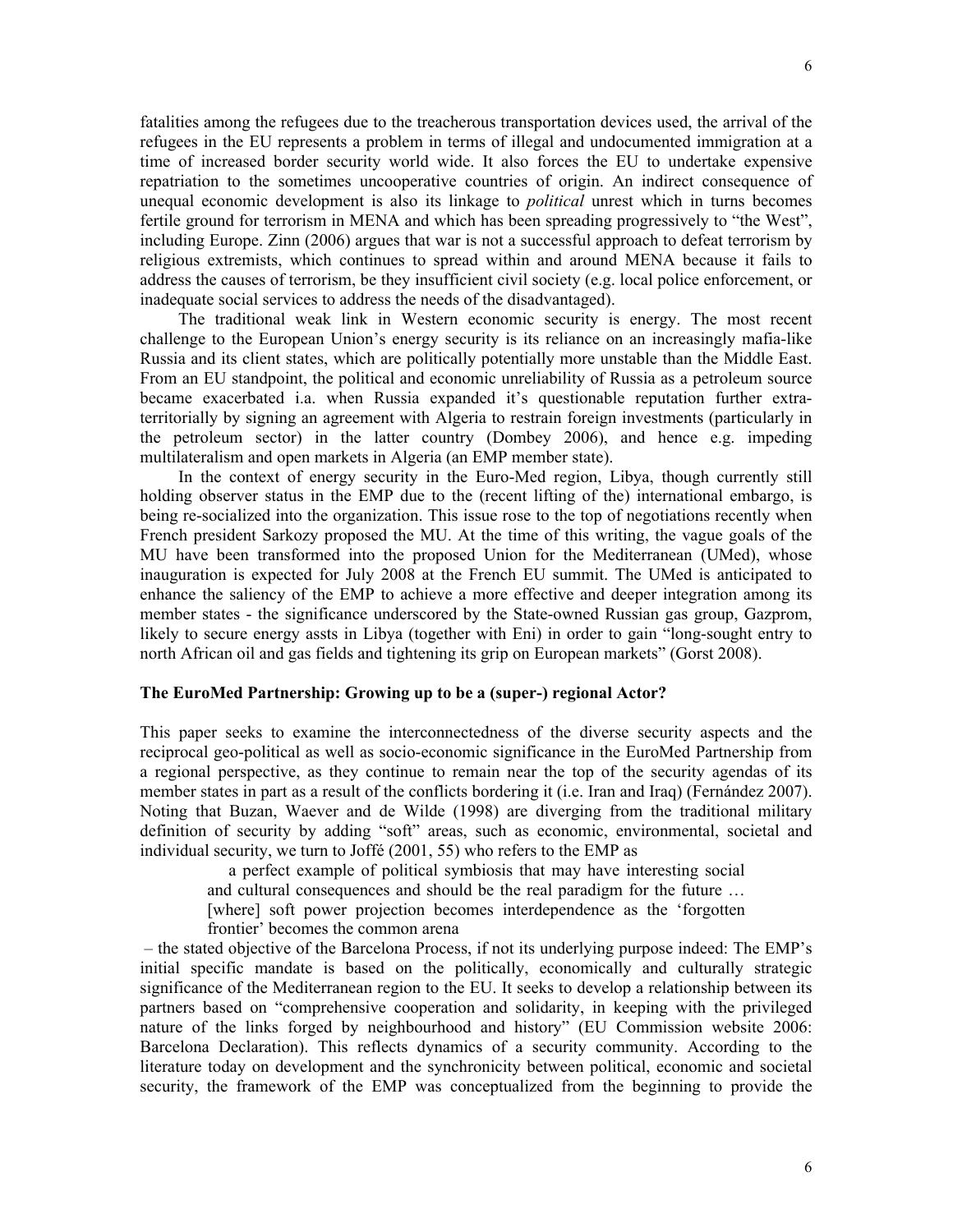groundwork for accommodating this interconnectedness in the relationship between the neighbors along the Northern and Southern Mediterranean<sup>5</sup>.

 However, upon the tenth anniversary of the EMP in 2005, critical voices reflected impatience with this process<sup>6</sup>. Nevertheless, despite the very short time period of the EMP's existence, indications point to the EMP (and its anticipated reemergence as the UMed) as evolving to be a more coherent and effective regional integration project. It is recognized that "economic change also produces social change" (Joffé 2001, 46). The proposals for future projects<sup>7</sup>, and projects already accomplished by the EMP during the past thirteen years are expected to lead to economic development and export-oriented growth in MENA, along with market-accessibility in the EU and hereby contribute to the reduction of political pressures having security consequences. Additionally, political and social transparency, and accountability are also required as factors to attract foreign direct investments to ensure successful private sector development (Ibid.).

 These economic policies and changes reciprocally also have cultural and social consequences. The Barcelona Process originally already incorporated the framework to address these in terms of stimulating the growth of participatory civil society within the context of legitimized government (Joffé 2001, 47). Reinhardt (2002) points out that the development of civil society, and especially exchanges and communications between the civil societies of the northern and southern Mediterranean and the movement of people within the EMP overall have not been facilitated sufficiently in the past. Reinhardt (2002, 20) writes that

 As far as the lack of a sense of common ownership for the Partnership is concerned, it is not sufficient to constantly complain that the Barcelona Process is a European design, even if this is true. There is little reason to expect that the process will become more equitable unless there are more inputs from the partner countries … [and] civil society actor[s'] …. initiatives … need to be exploited

as well as mobility<sup>8</sup> in the region, e.g. through the introduction of a special 'Barcelona visa'.

Widening and Deepening of a EMRSSC - Collective Security

Buzan (1991, 190, quoted in Pace 2003, 166) introduced the concept of a *security community* and a *security complex theory*. Security community, according to Buzan (1991, 218) represents the far end on the scale of security interdependence, wherein "disputes among all the members are resolved to such an extent that none fears… either political assault or military position on his continuum security configurations, related to the idea of a 'security community'". A security complex represents "a group of states whose primary security concerns are linked together sufficiently closely that their national securities cannot realistically be considered apart from one another (Buzan 1991, 190, quoted in Pace 2003, 166).

 $\overline{a}$ 

<sup>&</sup>lt;sup>5</sup> This is frequently referred to as the "three basket-structure" of the EMP and which I will refer to occasionally as "the paradigm" of the EMP.

<sup>6</sup> As an example see Spencer (2001, 19), writing that "without rethinking this kind of exclusion [of relegating Palestinian aspirations to democracy and a territorial state to a secondary order of priority by the EU] even short term security planning has started to become illusory". I suggest that the EMP should be considered neither short-term nor does every security issue between EMP members be a priority – sometimes for political reasons, the process needs to be "re-prioritized" to allow for the right moment to address it properly, even if this means e.g. adjusting the sense of Anglo-Saxon "time" with the "sense of time" in MENA: why cry failure when some members have not had sufficient time to process all variables (considering the EMP relationship is one of many political and socio-economic relationships politicians on both sides of the Mediterranean are balancing against each other?).

<sup>&</sup>lt;sup>7</sup> including a Free Trade Area by 2010 among EMP members

<sup>&</sup>lt;sup>8</sup> These would ideally refer to the "4 Freedoms" (capital, people, goods, and services) in a "perfected" common market.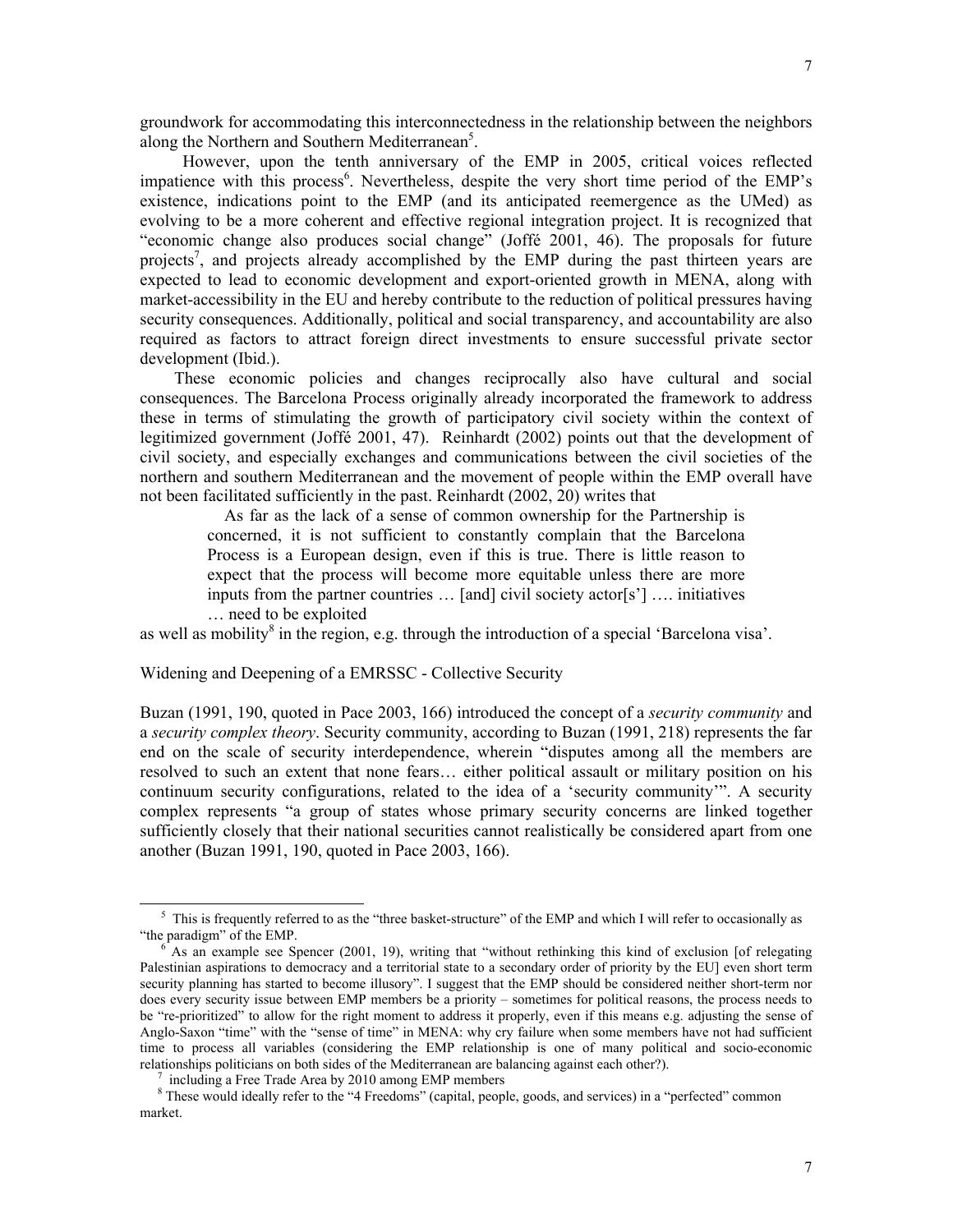Hence this paper briefly addresses the extent to which the mutual roles of the EU, North Africa and the Levant beyond historical ties, and their current economic interests in a security context shift from state-centric interests to society and identity, in line with Spencer's observation that the Mediterranean region is an example of the interplay between

 the destabilizing consequences of uneven economic development in states lacking democratic accountability as a sub-state-problem, and the transnational links of organized criminal networks engaged in trafficking people, drugs and arms as a supranational problem (Spencer 2001, 12).

 The Euro-Mediterranean, according to the parameters outlined by Buzan, Waever and de Wilde (1998, 16), could be termed a heterogeneous security complex, as it abandons the assumption of being locked into specific security sectors, but rather features interactions across several sectors such as states, nations, firms (incl. NGOs) and "confederations" (in the widest sense, the EU), and across the political, economic, and societal sectors. Buzan, Waever and de Wilde (1998, 17) state that there is a "cause-effect nature of the issues around which securitization takes place: the 'facilitating conditions' for securitization. Second is the process of securitization [as the extreme version of politicization] (Ibid., 23) itself".

 Security cooperation was envisioned from the EMP's beginning in terms of regional inclusiveness and indivisibility (Spence 2001, 16), based on the Stuttgart Euro-Mediterranean summit's guidelines of 1999 as the basis for the EMP's Charter for Peace and Stability<sup>9</sup>, positing the EU's southern external borders not in the Mediterranean but south of MENA, bordering Central Asia and the greater Middle East. The debate over the borders of the EU and/or its neighborhood feeds into the debate over EU identity which has only become more sensitive during the last two enlargements of 2004 and 2007: "internal European identities are being questioned, resistance to migrant pressures is on the increase [and] there is a cultural defensiveness about the European discourse which is unlikely to favor inclusive gestures further afield" (Spencer 2001, 18). Beyond the debate of European identity and cultural definitions, implicit in the context of regional security community and –cooperation, Javier Solana's (1997, 2, quoted in Spencer 2001, 18) pronouncements as then NATO Secretary General of the "common space, common concerns and common heritage" also linked Europe to its southern partners.

 Security Communities (compare Karl Deutsch 1957, Adler and Barnett 1998, Ole Waever 1995) as "zones of peace", are based on knowledge (broad environmental factors, e.g. demographics, shifts in global economy). This concept provides an ideational epistemic shift through the development of new interpretations of social reality/learning (i.e. alternative notions of what security is). Thus mutual trust and collective identity (based not only on material, but also on social structure) are achieved through social learning. Additionally, institutions can provide conditions of dependable expectations of peaceful change, e.g. mutual trust and collective identity among the involved actors (e.g. EMP member states). Hence, I argue in this paper that the security structures of international politics are outcomes of social interactions: states are not static subjects, but dynamic agents without given identities, that are (re-)constituted through complex, historical overlapping (if often contradictory) practices, and a tenuous relationship between domestic and international politics.

 Hence, in Buzan and Waever (2003, 57) words: "the most relevant form of security community contains active and regional securitization, only it is not actor-to-actor (one state fearing the other and therefore counter threatening it) but a collective securitization of the overall development of the region". In fact, Buzan and Waever (Ibid., 67) also view Europe as likely to

 $\overline{\phantom{a}}$ 

<sup>&</sup>lt;sup>9</sup> Although it has not been adopted, some authors such as Vedrine (quoted in Chourou 2001, 58) suggest that its development should be continued. While Chourou (2001, 59) doubts that it could be the independent or even an intervening variable affecting peace and stability in the Mediterranean, I would argue that the process of defining this "structure" will clarify actor's goals, expectations – and contribute to the construction of a common regional security identity – significant, as I argue in this paper as security is not divisible, especially within a region.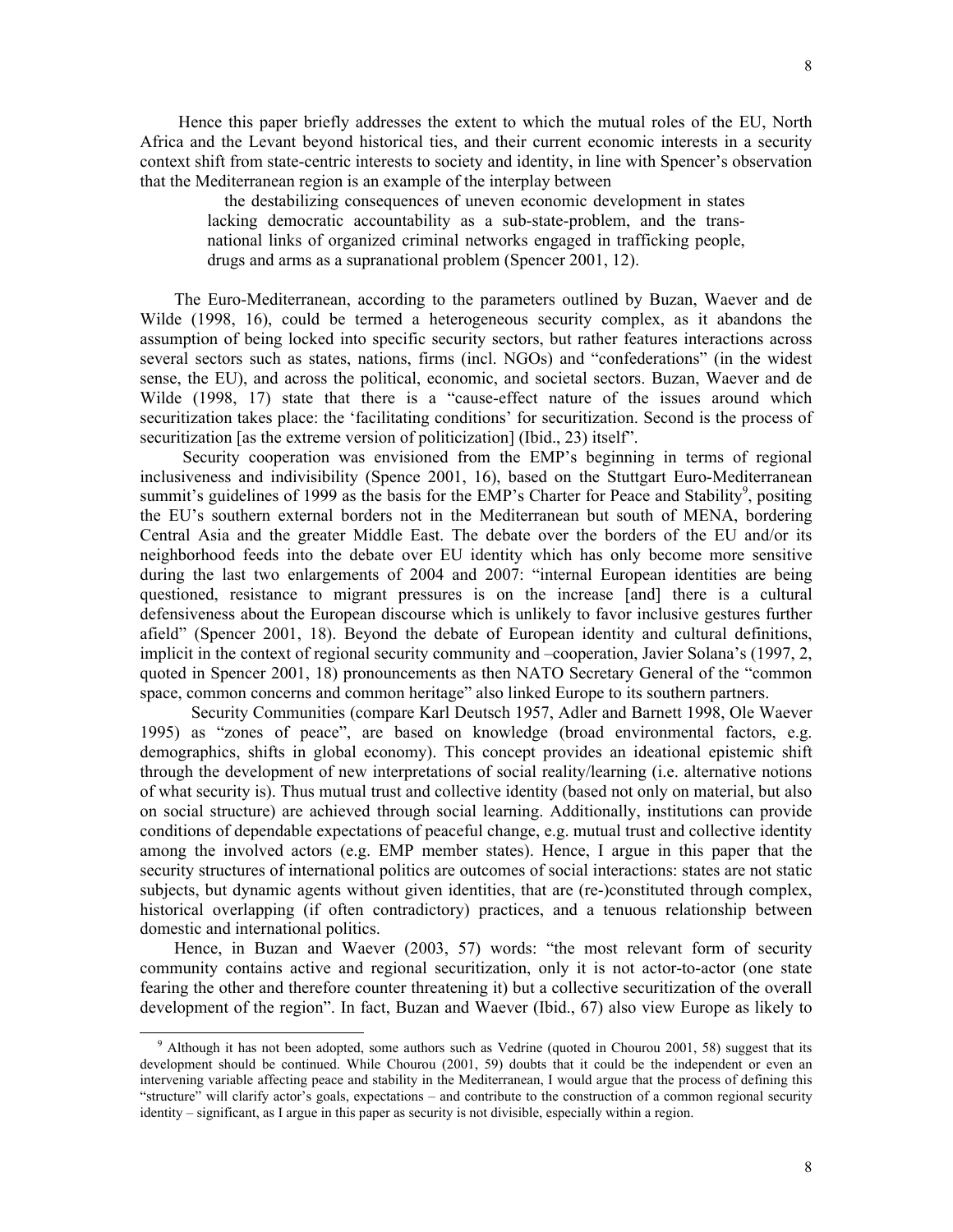moving towards a structured security region "because its internal interaction capacity is much too high to permit" an unstructured security region. Chourou (2001, 61) recognizes this concern when he writes that "the competence of the EMP in the area of security has been eroding through reconceptualization [and] attrition". The development of a common security identity in the EMP had been overshadowed by the breakdown of the Middle East peace process most recently by the Palestinian intifada of 2000 and beyond (Ibid.). Consequently, the argument in this paper is that the essence of regional security is not about charters but in the *processes* of a *shared commitment* to security region-wide<sup>10</sup> (compare Hallenberg 2000, especially pp. 28). The UMed, as an enhancement to the EMP to overcome its past weaknesses, is poised to contribute to this paradigm,

 Collective security has been referred to as a condition or a process of increasing the probability that conflicts will be resolved without violence (Deutsch 1957). In this regional security context, integration is occurring when the states involved cease to prepare for war against each other (a political pluralistic process leading to the status of "peace" by re-defining interests and a commitment to a "new way of life" instead of coercion. This political integration, starting at the elite level through a convergence of goals and expectations, leads later to nonpolitical integration, i.e. economic and social welfare. Hence this paper addresses the extent to which the mutual roles of the EU, North Africa and the Levant beyond historical ties and their current economic interests in a security context shift from state-centric interests to society and identity. The widening of the ENP overall (and the EMP as a sub-group within it) was apparent at the last NATO summit, and in the EU's role in affecting NATO's enlargement (or pausing thereof, as the case was) (Williamson 2008).

 Wendt (1999) pointed out "that the structures of human association are determined primarily by shared ideas rather than [simply] material forces" (Pace 2003,  $167$ )<sup>11</sup>. Applying these dynamics to discourses about and within regions, Wendt (Ibid.) argues that identities and interests of (state) actors are constructed by shared ideas rather than primordially or automatically predetermined by history or geography for example, nor are they simply a distribution of material capabilities as neo-realists hold, or simply a function of institutions, as neo-liberals would emphasize.

 Europe and its southern neighbors have shared over the millennia common security concerns, though they were not always solved satisfactorily. The significance of regional stability, especially in the context of the Mediterranean security, is not simply a "flavor du jour" with respect to the foreign policy of the EU, but very much essential in analyzing the regions beyond it, i.e. stability in post-war Iraq (including intra-regional conflict) and the possibility of a fourth Gulf War<sup>12</sup>, or e.g. pertaining to socio-political stability towards a new "Silk Road". Buzan and Waever (2003, 53) consider boundary, anarchic structure, polarity, and social construction as essential in a regional security complex. EU integration of member states is not experienced as a threat to national identity, but rather an affirmation according to "unity in diversity"<sup>13</sup>. In the past it has held true frequently that "the relationship with the Other as a different entity is most problematic not with those who are very distant, but with those who are closest" (Amin Maalous in "In the name of identity", quoted in Bensalah and Daniel, 2003, 12).

 As the EMP has clear security and defense implications, the European Security and Defense Policy (ESDP) has reciprocally a Mediterranean dimension (Heisbourg 2001, 5). However, while the Barcelona process is primarily concerned with soft security, the ESDP will involve hard

 $\overline{\phantom{a}}$ 

<sup>&</sup>lt;sup>10</sup> Compare the Schuman Declaration of May 9, 1950: "world peace cannot be safeguarded without the making of creative efforts proportionate to the dangers which threaten it".

 $11$  A security threat in MENA would impact EU identity for example (Pace 2003, 167).

<sup>&</sup>lt;sup>12</sup> The First Gulf War viewed by many Middle Easterners as the one between Iran and Iraq in the late 1900s, the Second Gulf War being Saddam Hussein's invasion of Kuwait, and the Third Gulf War being the recent U.S. intervention in Iraq.

 $13$  In contrast to the U.S.' motto of "ex pluribus unum"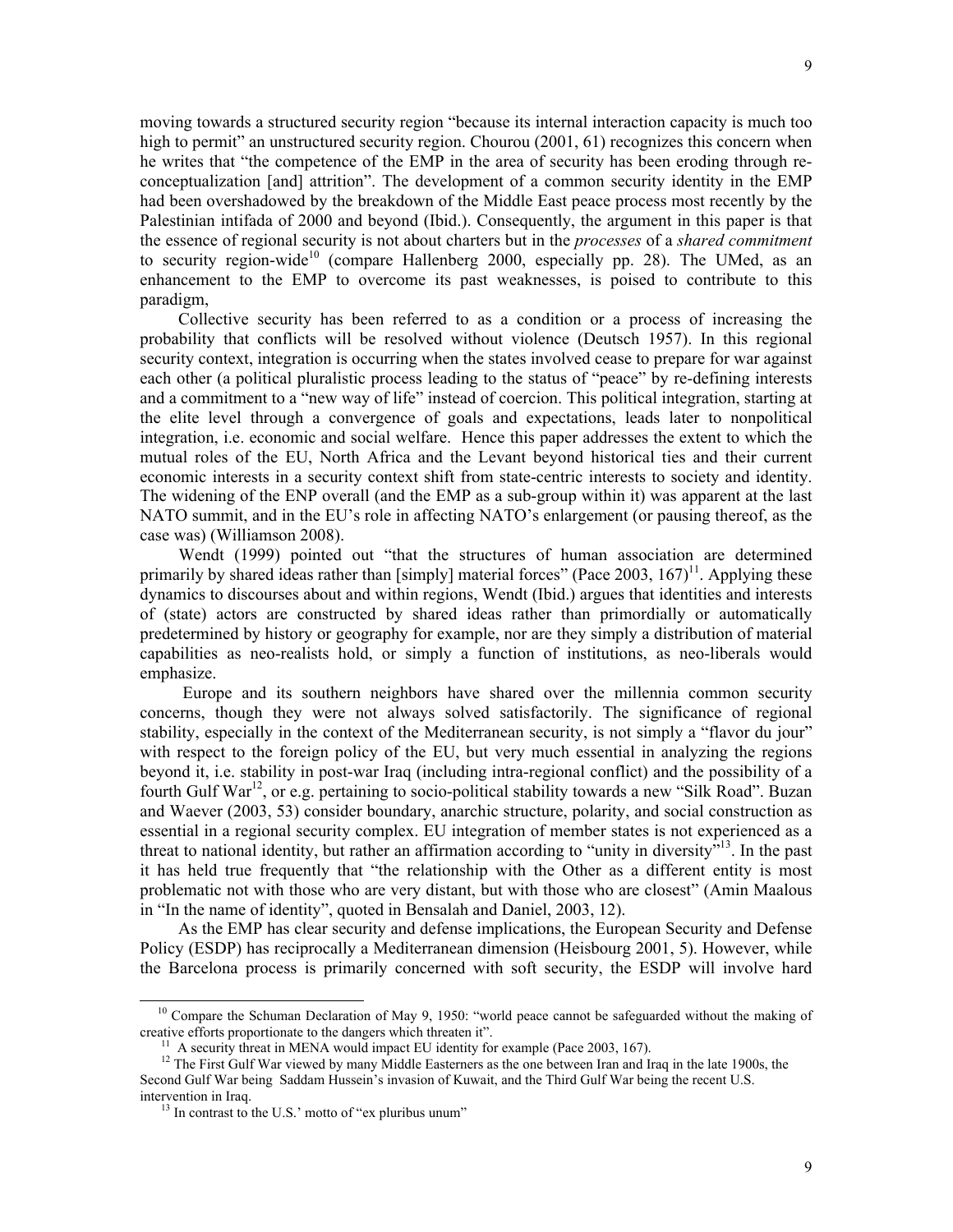security approaches. Pertaining to the Mediterranean, beyond border patrol, it is in coordination with NATO's Mediterranean Dialogue to address security threats. These developments in conjunction with the UN intervention in Kosovo have caused considerable anxiety in MENA about the validity of their state sovereignty (Joffé 2001, 52) and expressed themselves in a reluctance to "share" security within the Mediterranean. The EMP, as a soft power approach to security in the Mediterranean, is able to by-pass this reluctance and approach collective security in this region.

 In terms of neighborhood security, however, limited cooperation has been offered by the EU under the ESDP to certain ENP members (e.g. Russia, Ukraine and the non-EU European NATO members, such as Turkey) (Schumacher 2004, 96; Biscop 2003, 186-8; and Vasconcelos 2004,6). Hence the blurring between EU hard and soft security between the ENP and the EMP vis-à-vis its neighbors becomes apparent. The role of NATO through its Mediterranean Dialogue could be integrated into the image of a EuroMed regional security complex by extrapolating this region transatlantically whereby the Mediterranean regional security complex could hypothetically be viewed as a supercomplex with the inclusion of North America<sup>14</sup>. The role of NATO in forging "a pan-European security culture that has never before existed" (de Hoop Scheffer 2008, 2) in Europe, and points to the strong disposition towards cooperation in tackling common security challenges (Ibid.). It could also point to a "Third Generation Regionalism" (van Langenhove 2008) as indication of a EMRSSC, with its "tailored cooperation", e.g. in improving the protection of security of critical energy infrastructures by "complementing existing national and international efforts to maintain the flow of vital resources" (de Hoop Scheffer 2008, 4), and protect against proliferation threats and vulnerabilities in energy supply – even if the heterogeneity within the EU itself was clearly expressed at the recent NATO summit, i.a. in its uneven support of its Eastern expansion. While in terms of a Regional Security Super Complex the future hegemonic influence of the U.S. is questioned by some authors (compare Singh 2008), the unique security challenges and realignments, formulated e.g. by Kissinger (as quoted in the beginning of this paper), do not invite a de-coupling among a EMRSSC, but a strengthening of inter-regional relations. This would be true among those directly or indirectly particularly vulnerable, such as those surrounding the Mediterranean, e.g. with respect to securing and diversifying energy and export routes inter-regionally (EurActiv, 11 April 2008).

 This deepening of the EMRSSC, which Aliboni and Qatarneh (2005, 5) also alluded to past the strategic differences between the U.S. and the EU towards the Mediterranean. However, recent changes in U.S. policies towards the Middle East and North Africa on the Euro-Mediterranean partnership, based on "a successful exit strategy from Iraq could in fact contribute to narrowing the transatlantic gap" (Ibid.) in the triangular nature (in Aliboni and Qatarneh's words) of Mediterranean relations (i.e. a Euro-Mediterranean regional security complex?) between the U.S., the EU and the Arab states. One might view as an "out-of-area" - or neohegemonic? - institutional consequence of Euro-Mediterranenan Regional Security Super Complex activity the recent meeting between U.S. president Bush and Russian Prime Minister Putin at Sochi to discuss a replacement of the Strategic Arms Reduction Treaty (Start), limiting the number of U.S. and Russian nuclear warheads (Fidler and Blitz 2008). And while Washington had traditionally viewed the EU's plans to develop independent military capabilities as lessening their NATO commitments, the U.S. appears to welcome the complementarity between the ESDP and the U.S.'s hard power capabilities now (Fidler and Blitz 2008). This transatlantic mutual acceptance, even benediction, of NATO military capabilities is reflected by the call from the EU, exemplified by French President Sarkozy in France's bid to re-join the alliance (The Economist April 3, 2008).

 $\overline{\phantom{a}}$ 

<sup>&</sup>lt;sup>14</sup> This would not affect Buzan and Waever's view of a North American regional security complex, but simply the overlap between the Euro-Med and the North American regional security complexes.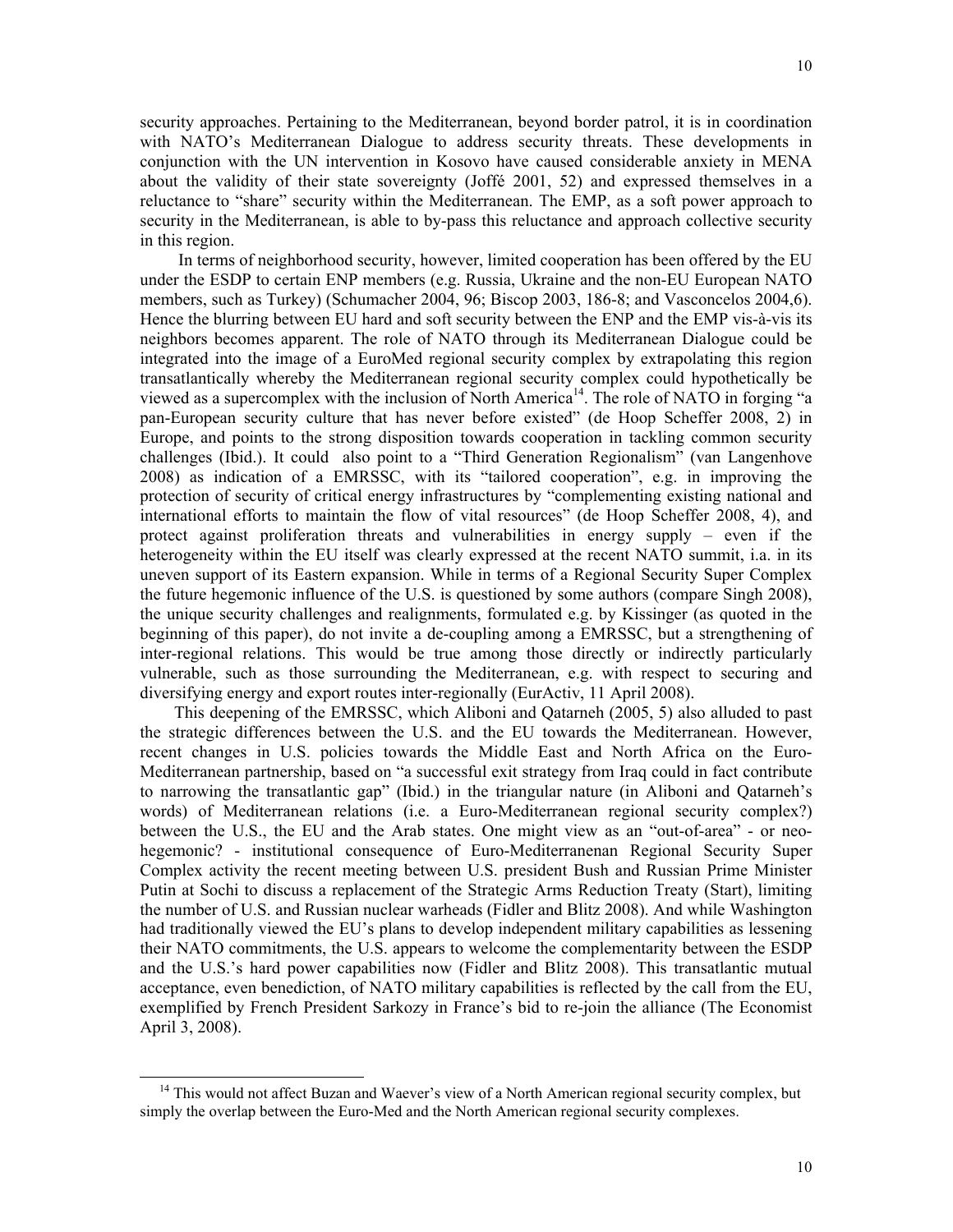A further extension of the ENP is the EU-Africa Strategic Partnership (European Commission: EU-Africa Summit 2007) to provide a long-term vision to face common challenges, ranging from climate change to development, energy, migration, peace and security, trade and regional integration and good governance human rights, between the countries beyond the southern Mediterranean and the EU. While the future geographic and political ENP-membership may be contested (Lippert 2007, 183), the ENP's potential is not<sup>15</sup>.

 Joffé recognizes the reciprocity between the evolution of societal values and political change, but he discounts the role of institutions in this process. I would point out Alexander Wendt's (1999) and Ruggie's (1998) arguments concerning the co-constitution of identities (e.g. societal, political), actors and structures (e.g. institutions) as *the* process for social, political, economic etc. change. This reciprocal "construction" of a regional security identity within a EMRSC then has traditional military components, but is also perception-based components (as social constructivists would argue) which co-constitute structures. A pertinent example would be the regional security implications of the current global financial crisis. This economic threat has the potential for severe political consequences (as did the economic crisis of 1929 for the Weimar Republic). Beck (2008, 2) writes that "the traditional methods of management and control are proving unreliable and ineffective in the face of global risks… the social and political explosive force of global markets risks is becoming palpable. Governments are overthrown, civil wars become a threat."

 Analyzing the EMP within a EMRSSC from a multi-level governance perspective, organized around multiple foci (national and supra-national) rather than simply as a homogeneous integration process would also be an additional perspective for analysis of the EMP. It could be viewed as a multi-layered and polycentric (Schmitter and Karl 1991) governance, not as a "regional-state", but possibly a new polity species, such as a neo-Westphalian regional integration construct, where national preferences are not fixed but co-constituted between agent- and structure through processes such as preference aggregation/convergence/transformation (Prugl and Locher) made more compatible and legally binding through regulatory, judicial and legislative channels ("Networks") (Slaughter 2004).

#### **Conclusions**

Buzan (1991, 188) states that "in security terms, 'region' means that a distinct and significant subsystem of security relations exists among a set of states whose fate is that they have been locked into geographical proximity with each other". The EMP's mandate is based on the mutual political, economic and culturally strategic significance between the Mediterranean region and the EU, and seeks to develop a relationship between its partners based on "comprehensive cooperation and solidarity, in keeping with the privileged nature of the links forged by neighbourhood and history (EU Commission website 2006: Barcelona declaration).

 This paper has expanded the theoretical concept of a Middle Eastern Regional Security Complex (Buzan and Waever 2004), based on the literature e.g. on security, regional integration, development and global governance towards a *Euro-Mediterranean Regional Security Complex* (EMRSC). The center of a EMRSC lies in the regions surrounding the Mediterranean, rather than in MENA as Buzan and Waever (Ibid., map 1) proposed. The buffer states of a EMRSC would be e.g. the eastern EU neighborhood states (in contrast to Scandinavia and the Balkans as Buffer States in a MERSC). The insulator states of a EMRSC would be i.a. equatorial Africa, a superand great power would be Russia, a subcomplex would be e.g. the Gulf Cooperation Council, with an Asian supercomplex (compare Ibid.).

 While some authors have pointed to the hesitancy of the southern Mediterranean towards the north, regional economic integration is not new to the Mediterranean, but was present extensively

 $\overline{a}$ 

15 Compare Senyucel et al. 2006.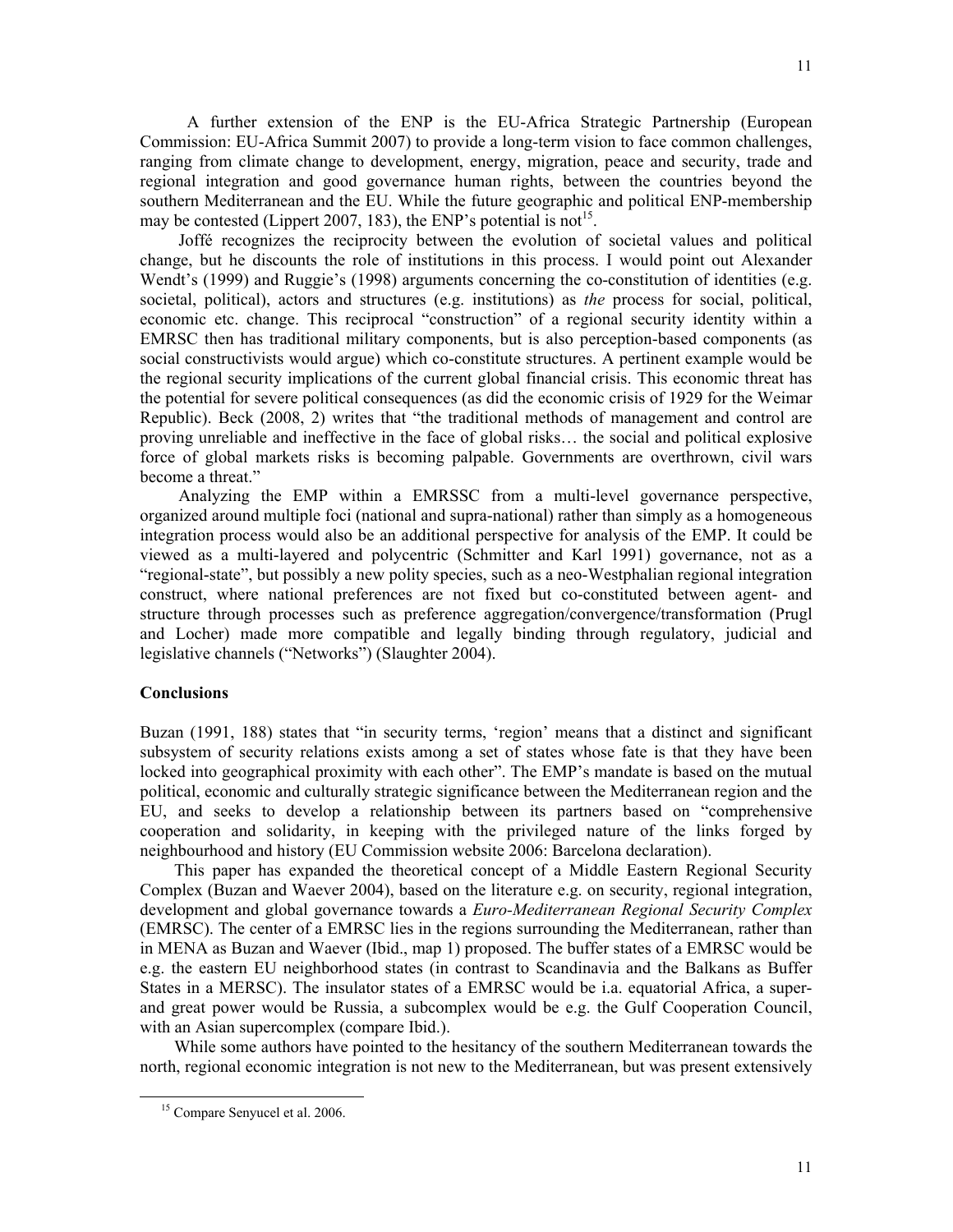e.g. between the Venetian and the Middle East trades for at least one millennium, prevailing economically when political and military harmony had ceased (Spence 2007): EMP members today need to reach a consensus on – and a renewed commitment to - the need for change within a broader framework of a national development or reform program (Wurzel 2003, 8) in the Euro-Mediterranean region. The proposed UMed would have the potential to fill the insufficiencies in all security sectors existing within the current EMP.

 It is being recognized transatlantically that America will not single-handedly shape a New World Order (SpiegelOnline 4/19/2003) as some speculated at the turn of this century. Instead, a neo-regionalism appears to be developing in many parts of the world, including the Euro-Mediterranean, with the potential for a more democratic paradigm through which to approach new and old security threats of partner countries – and to perhaps allay the fear of an all-too powerful America being replaced by a fear of its imminent weakening (British Council 2008).

 This paradigm would fit Van Langenhove's (2007) concept of a (hypothetical) "Third Regionalism", whereby the institutional environment for dealing with 'out of area' consequences of regional policies would become fully consolidated, regions become more proactive engaging in inter-regional arrangements and agreements, going beyond purely trade issues with a multidimensional character, and having the potential to affect more relations at the global level. And finally, in third generation regional integration, regions would become more actively engaged at the U.N. The EMP's potential in contributing to regional security and stability, due to it s brief thirteen years' existence, is still nascent, but significant in consolidating the competing preferences intra-regionally, while building on the shared history and cultural and institutional structures existing today in the (transatlantic) Euro-Mediterranean "region".

### **Bibliography**

- Adler, Emanuel, and Michael Barnett ed. 1998. *Security communities.* Cambridge: Cambridge University Press.
- Aliboni, Roberto, L. Guazzone, and D. Pioppie. 2001. *Early Warning and Conflict Prevention in the Euro-Med Area.* Rome, Italy: Istituto Affari Internazionali.
- Aliboni, Roberto, Yasar Qaterneh. 2005. *The future of the EMP in a changing context of transatlantic and regional relations.* Lisbon, Portugal.
- Bearce, David H., Stacy Bondanella. 2007. Intergovernmental organizations socialization, and member-state interest convergence. *International Organization* 61, no. 703: 733.
- Beck, Ulrich. This free-market farce shows how badly we need the state. *guardian.co.uk* 2008. April 20, 2008.
- Biscop, S. 2003. *Euro-Mediterranean security. A search for partnership.* Arlington, VA: Ashgate.
- Blitz, James. Economic stability vital for Middle East peace. *Financial Times* Sep. 18, 2007.

British Council. 2008. *Talking Transatlantic.* 

Buzan, Barry, and Ole Waever. 2003. *Regions and powers.* Cambridge, England: Cambridge UP.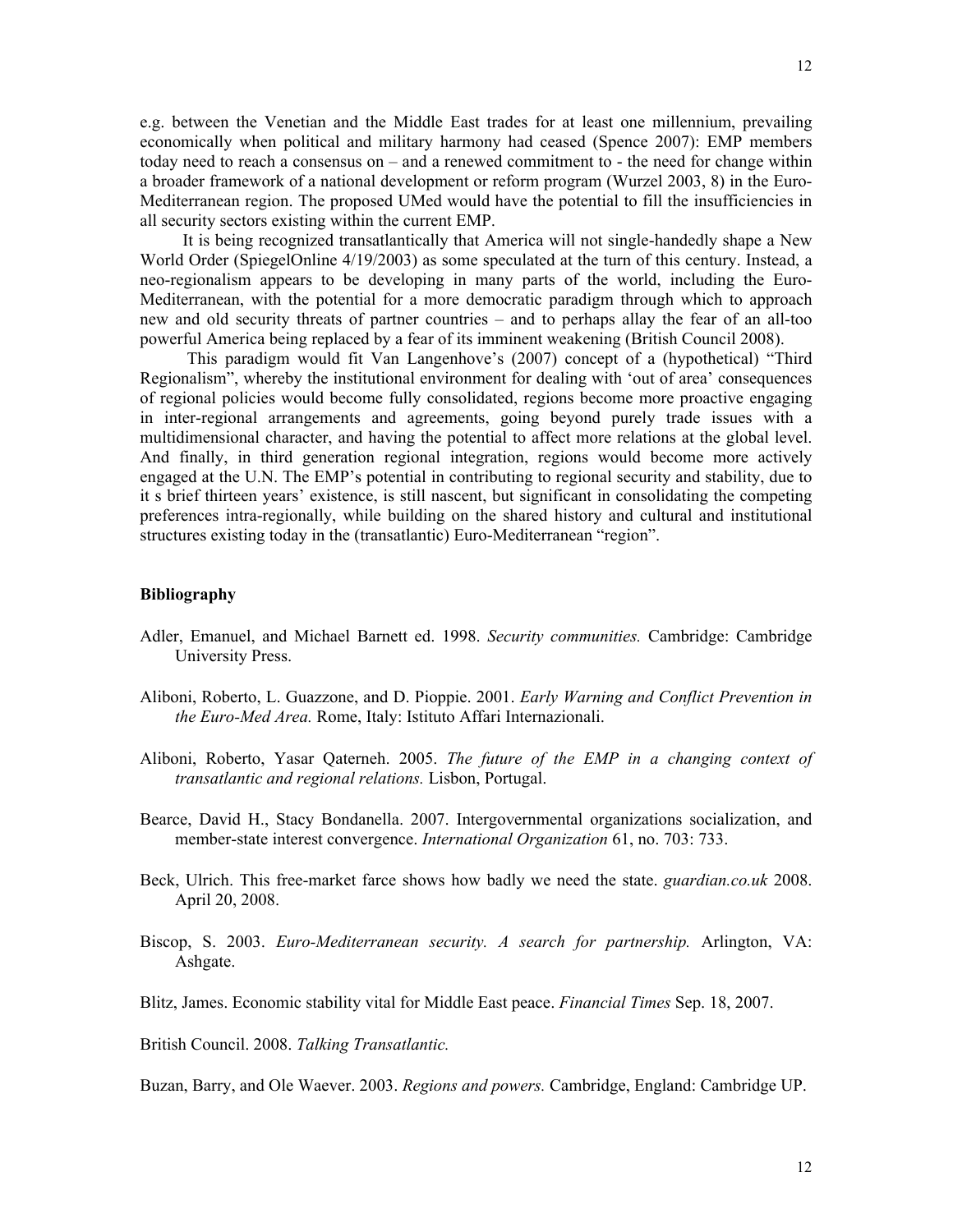- Buzan, Barry, Ole Waever, and Jaap de Wilde. 1998. *Security: A new framework for analysis.*  Boulder, CO and London, England: Lynne Rienner.
- de Hoop Scheffer, Jaap. 2008. *Keynote speech at the conference on 'NATO's Bucharest Summit transformation of the Alliance and Polish and regional perspectives'.* Brussels, Belgium: NATO.
- Deutsch, Karl W., Sidney A. Burrell, Robert A. Kann, Maurice J. Lee, Martin Lichtermann, Lindgren, Raymond, E., Loewenheim, Francis, L., and Van Wagenen, Richard W. 1957. *Political community and the north Atlantic area.* Princeton: Princeton University Press.
- Dombey, Daniel. EU report on Iran: details and full text. *FT.com* 2007. 2/15/07.
- Dombey, Daniel, Neil Buckley , and Carola Hoyos. Nato defeats Russian plans for 'gas OPEC'. *Financial Times* November 14, 2006.
- EurActiv.com. 2008. *EU sees 'huge scope for cooperation' with Central Asia.*
- European Commisison. *Barcelona declaration.*Internet on-line. Available from <http://ec.europa.eu/comm/external\_relations/euromed/bed.htm>. [10/3, 2006].
- European Commission. *Euro-Mediterranean partnership: Advancing regional co-coperation to support peace, progress and inter-cultural dialogue.* 2007. Internet on-line. Available from <http://europa.eu/rapid/pressReleasesAction.do?reference=IP/07/1639&format=HTML&a...  $\geq$ ., 12/11/2007].
- European Commission. 2004. *Europe and the Mediterranean: Towards a Closer Partnership. An Overview over the Barcelona Process in 2002.* Luxembourg: Office for Official Publications of the European Communities.
- European Commission. *Euro-Mediterranean Partnership/Barcelona process.*Internet on-line. Available from <http://ec.europa.eu/comm/external\_relations/euromed/>. [10/3, 2006].
- Fidler, Stephen, James Blitz. Europe endorses missiles plan. *Financial Times* 4/4/08.
- Gorst, Isabel. Gazprom posed to gain access to energy assts in Libya with Eni. *Financial Times*  2008. April 3, 2008.
- Guazzone, Laura, Federica Bicchi. 2002. European security policies in the Mediterranean: From comprehensive to 'neo-hard'? In *Euro-Mediterranean security and the Barcelona process.* Stockholm/Sweden: Swedish National Defence College.
- Hallenbert, Jan. 2000. *The Extension of the European Security Community to the Periphery: France in the Mediterranean and Finland and Sweden in the Baltic Countries.*  Stockholm/Sweden: NATO Fellowship Final Report, Department of Strategic Studies, National Defence College.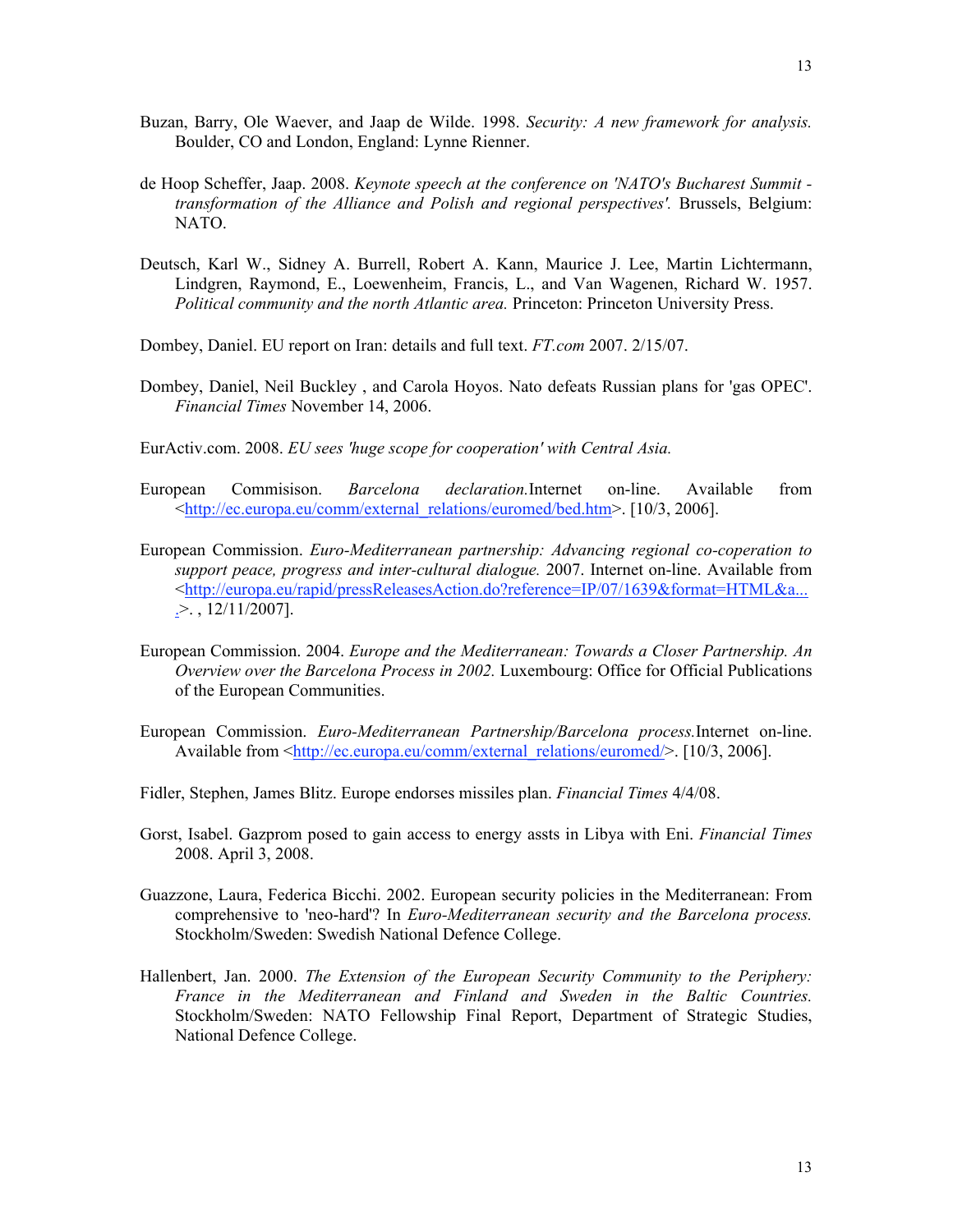- Heisbourg, Francois. 2001. Introduction. In *The European Union as a security actor in the Mediterranean.* Zurich, Switzerland: Kurt R. Spillmann und Andreas Wenger, Forschungsstelle fuer Sicherheitspolitik und Konfliktanalyse der ETH.
- Hettne, Bjorn. 1991. Security and Peace in Post-Cold War Europe. *Journal of Peace Research* 28, no. 3: 279-294.
- Joffe, George. 2001. European multilateralism and soft power projection in the Mediterranean. In *The European Union as a security actor in the Mediterranean.* Zurich, Switzerland: Kurt R. Spillmann and Andreas Wenger Forschungsstelle fuer Sicherheitspolitik und Konfliktanalyse der ETH.
- Kerr, Simeon. Oil rich states step up market presence. *Financial Times* 2007. 9/10/07.
- Kissinger, Henry A. The Three Revolutions. *Washington Post.com* 2008. 4/7/08.
- Lippert, Barbara. 2007. The Neighbourhood Policy of the European Union. *Intereconomics*  (July/August) .
- Pace, Michelle. 2003. Rethinking the Mediterranean: Reality and re-presentation in the creation of a 'region'. In *Comparative regional integration.* Burlington/VT and Hampshire/England: Ashgate.
- Pace, Michelle, and Tobias Schumacher ed. 2007. *Conceptualizing cultural and social dialogue in the euro-Mediterranean area.* New York/NY and London, England: Routledge.
- Pace, Michelle, and Tobias Schumacher ed. 2007. *Conceptualizing cultural and social dialogue in the euro-Mediterranean area.* London/England and New York, NY: Routledge.
- Pipes, Daniel. 2008. Europe or Eurabia?.
- Reinhardt, Ulrike J. 2002. *Civil Society Cooperation in the EMP: from declarations to practice.*  Lisbon, Portugal .
- Ruggie, John G. 1998. What makes the World hang together? Neo-Utilitarianism and the social constructivist challenge. *International Organization* 52, no. 4: 855-885.
- Ruggie, John G. 1998. *Constructing the world polity.* New York, NY: Routledge.
- Ruggie, John G. 1998. What makes the world hang together? Neo-utilitarianism and the social constructivist challenge. *International Organization* 52, no. 4: 855-885.
- Schmitter, Philippe, Terry L. Karl. 1991. What Democracy is ... and Is Not. *Journal of Democracy* 2, no. 3: 75-88.
- Shamsaddin Megalommatis, Muhammad. 2007. Russia, Islam, and the West. *American Chronicle*   $(12/8/07)$ .

Singh, Kgajendra. 2008. *The decline of US hegemony.*